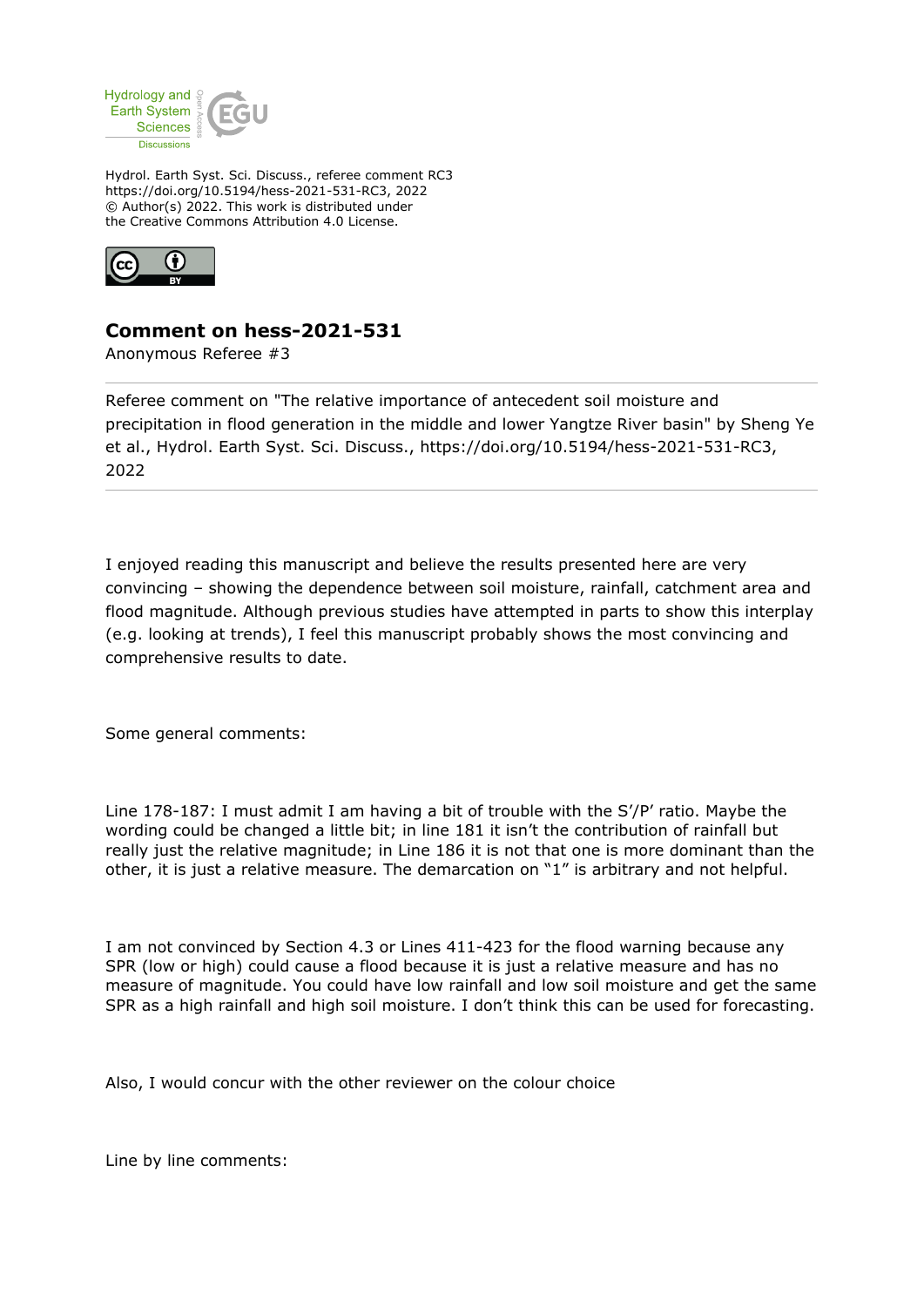Line 42: "frequency and intensity"?

Line 43: And hence understanding the drivers of change becomes more and more important

Villarini, G., Wasko, C., 2021. Humans, climate and streamflow. Nat. Clim. Chang. 11, 725–726. https://doi.org/10.1038/s41558-021-01137-z

Line 61: remove "except Yang et al 2019" because in the next paragraph you demonstrate there are more studies than just this one.

Line 76: I think there is an opportunity here to state what has been performed in terms of understanding the balance between soil moisture and rainfall as flood drivers (e.g. dependence on magnitude, catchment size, region etc). I appreciate these papers are quite recent and may not have come to the authors attention when writing their manuscript. Examples include:

Brunner, M.I., Swain, D.L., Wood, R.R. et al. An extremeness threshold determines the regional response of floods to changes in rainfall extremes. Commun Earth Environ 2, 173 (2021). https://doi.org/10.1038/s43247-021-00248-x

Wasko, C., Nathan, R., Stein, L., O'Shea, D., 2021. Evidence of shorter more extreme rainfalls and increased flood variability under climate change. J. Hydrol. 603, 126994. https://doi.org/10.1016/j.jhydrol.2021.126994

Bennett, B., Leonard, M., Deng, Y., Westra, S., 2018. An empirical investigation into the effect of antecedent precipitation on flood volume. J. Hydrol. 567, 435–445. https://doi.org/10.1016/j.jhydrol.2018.10.025

Bertola, M., Viglione, A., Vorogushyn, S., Lun, D., Merz, B., Blöschl, G., 2021. Do small and large floods have the same drivers of change? A regional attribution analysis in Europe. Hydrol. Earth Syst. Sci. 25, 1347–1364. https://doi.org/10.5194/hess-25-1347-2021

Line 93: "The Yangtze River"